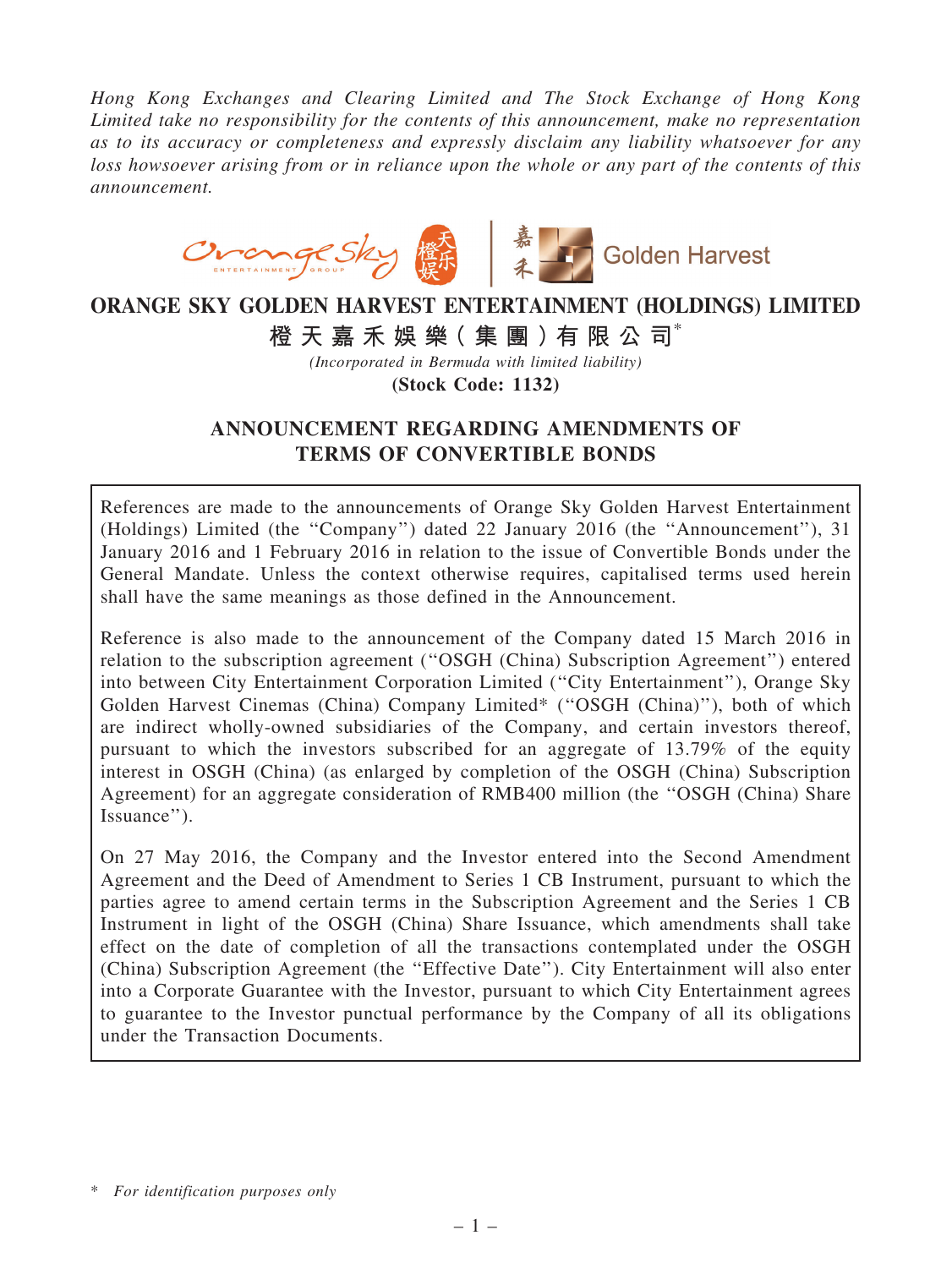References are made to the announcements of Orange Sky Golden Harvest Entertainment (Holdings) Limited (the ''Company'') dated 22 January 2016 (the ''Announcement''), 31 January 2016 and 1 February 2016 in relation to the issue of Convertible Bonds under the General Mandate. Unless the context otherwise requires, capitalised terms used herein shall have the same meanings as those defined in the Announcement.

Reference is also made to the announcement of the Company dated 15 March 2016 in relation to the subscription agreement entered into between City Entertainment Corporation Limited (''City Entertainment''), Orange Sky Golden Harvest Cinemas (China) Company Limited\* (''OSGH (China)''), both of which are indirect wholly-owned subsidiaries of the Company, and certain investors thereof, pursuant to which the investors subscribed for an aggregate of 13.79% of the equity interest in OSGH (China) (as enlarged by completion of such subscription agreement) for an aggregate consideration of RMB400 million (the''OSGH (China) Share Issuance'').

On 27 May 2016, the Company and the Investor entered into the Second Amendment Agreement and the Deed of Amendment to Series 1 CB Instrument (collectively, the ''Amendment Agreements''), pursuant to which the parties agree to amend certain terms in the Subscription Agreement and the Series 1 CB Instrument in light of the OSGH (China) Share Issuance, which amendments shall take effect on the date of completion of all the transactions contemplated under the OSGH (China) Subscription Agreement (the ''Effective Date"). City Entertainment entered into a Corporate Guarantee with the Investor, pursuant to which City Entertainment agrees to guarantee to the Investor punctual performance by the Company of all its obligations under the Transaction Documents.

# SECOND AMENDMENT AGREEMENT TO THE SUBSCRIPTION AGREEMENT

The principal terms of the Second Amendment Agreement are as follows:

Date : 27 May 2016

Parties : the Company and the Investor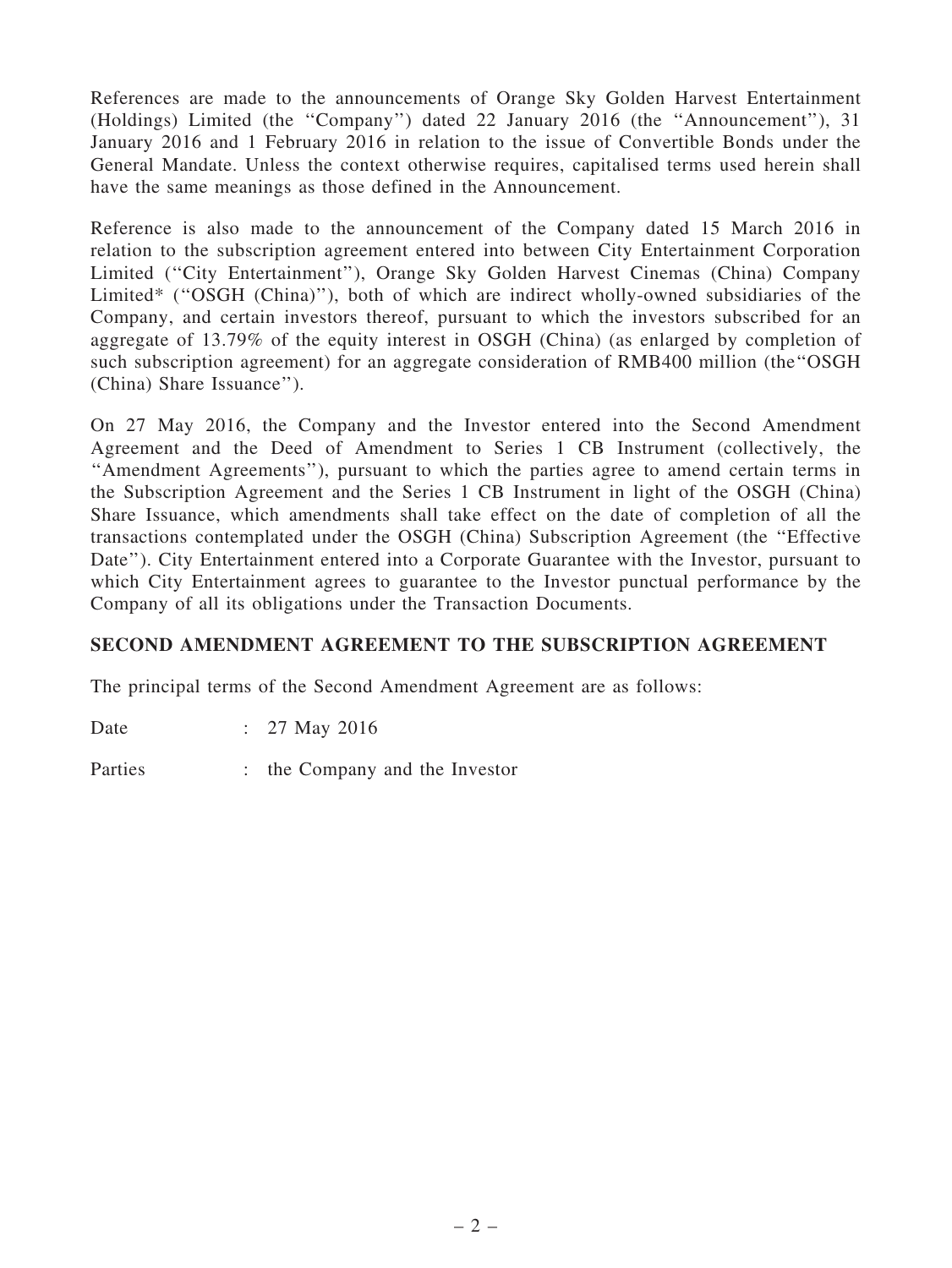- Amendments : 1. The parties agree to replace the term "the net assets of the Group''with ''the total equity attributable to equity holders of the Issuer''in clauses 3.4.8, 3.4.9, 7.2.3 and 7.2.4 of the Subscription Agreement, and in paragraphs 15.3, 15.4 and 15.5.2 under schedule 1 of the Subscription Agreement, so that,
	- (1) paragraphs (h) and (i) under the title ''Series 2 CB Conditions Precedent''in the Announcement are deleted in their entirety and replaced with the following:

''(h) NAV:

- (i) in the event that the Series 2 CB Closing Date is prior to the date on which the Issuer's audited consolidated financial statements for the year ended December 31, 2015 are published, the value of the total equity attributable to equity holders of the Issuer (as set out in the Issuer's most recent published consolidated interim financial accounts or audited consolidated annual accounts, as applicable) (excluding any changes in the fair value of the Series 1 CB) is not less than HK\$1,550,000,000; and
- (ii) in the event that the Series 2 CB Closing Date is on or after the date on which the Issuer's audited consolidated financial statements for the year ended December 31, 2015 are published, the value of the total equity attributable to equity holders of the Issuer (as set out in the Issuer's most recent published consolidated interim financial accounts or audited consolidated annual accounts, as applicable) (excluding any changes in the fair value of the Series 1 CB and the costs associated with the Share Option Scheme) is not less than HK\$1,550,000,000;''
- $''(i)$  the ratio of  $(A)$  the sum of: (i) the value of the noncurrent assets of the Group; and (ii) the value of the current assets of the Group, (each as set out in the Issuer's most recent published consolidated interim financial accounts or audited consolidated annual accounts, as applicable) to (B) the value of the total equity attributable to equity holders of the Issuer (as set out in the Issuer's most recent published consolidated interim financial accounts or audited consolidated annual accounts, as applicable) (excluding any changes in the fair value of the Series 1 CB and the costs associated with the Share Option Scheme) does not exceed 2.2;" and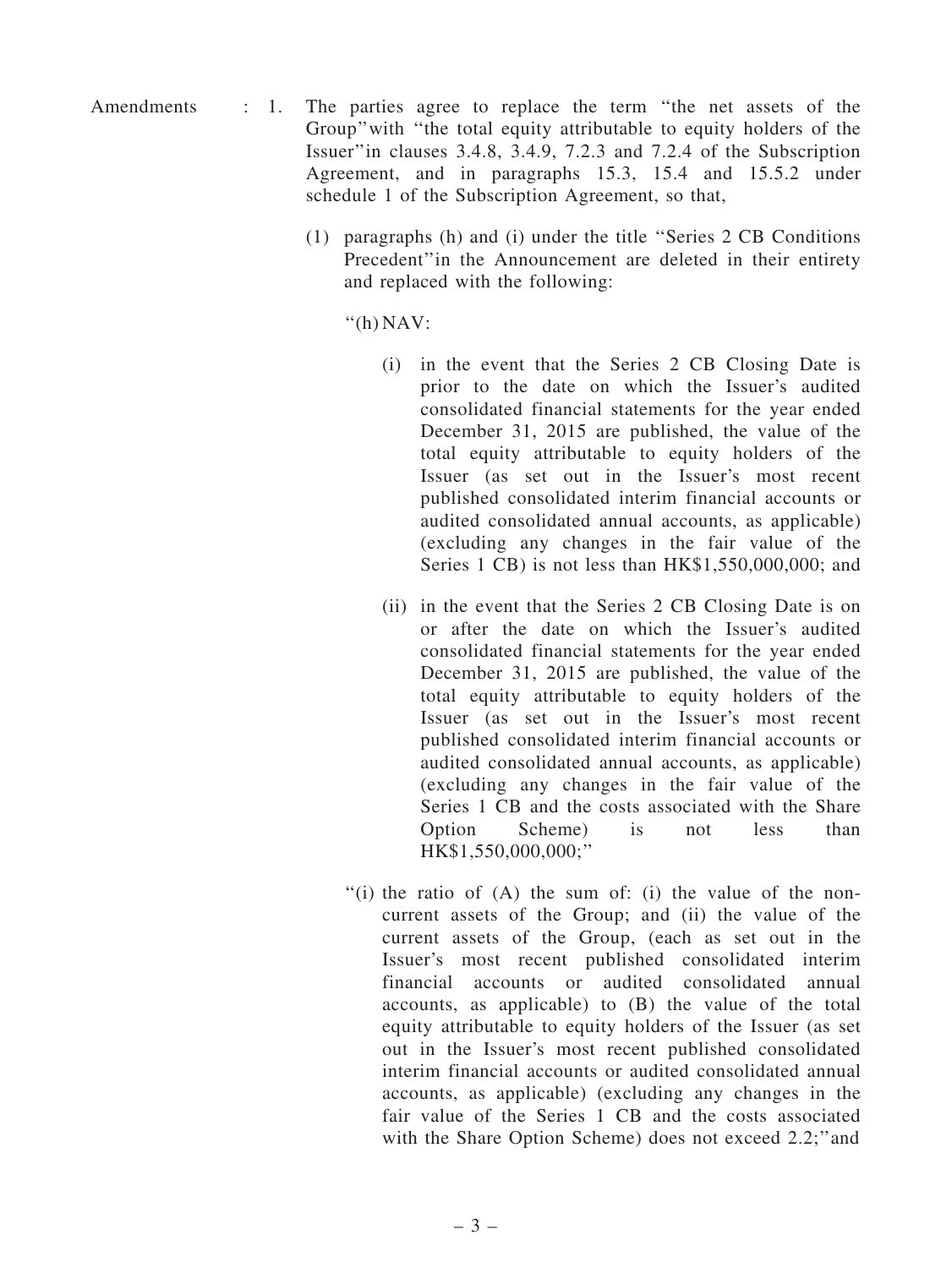- (2) The Company's warranties and post-closing undertakings relating to the above two paragraphs have been amended accordingly.
- 2. the Group structure chart in Schedule 4 of the Subscription Agreement has been updated to reflect City Entertainment's shareholding percentage in OSGH (China) on the basis that the OSGH (China) Share Issuance is fully subscribed.
- 3. the form of the Series 2 CB Instrument set out in Schedule 6 of the Subscription Agreement is updated to reflect the amendments made to the Series 1 CB Instrument (as described below).
- Other terms : The Second Amendment Agreement shall take effect on the Effective Date. The Company shall give written notice to the Investor immediately upon completion of the OSGH (China) Subscription Agreement.

#### DEED OF AMENDMENT TO THE SERIES 1 CB INSTRUMENT

The principal terms of the Deed of Amendment to the Series 1 CB Instrument are as follows:

Date : 27 May 2016

Parties : the Company and the Investor

Amendments : 1. The parties agree to replace the term "the net assets of the Group''with ''the total equity attributable to equity holders of the Issuer''in Condition 5.1.1 and 5.1.2(b) of the Terms and Conditions of the Series 1 CB Instrument, so that the financial covenants under such conditions are deleted in their entirety and replaced with the following:

''5.1.1 NAV:

(a) from the Issue Date to the date on which the Issuer's audited consolidated financial statements for the year ended December 31, 2015 are published, the value of the total equity attributable to equity holders of the Issuer (as set out in the Issuer's most recent published consolidated interim financial accounts or audited consolidated annual accounts, as applicable) (excluding any changes in the fair value of the Series 1 CB and the Series 2 CB (if issued)) shall not be less than HK\$1,550,000,000; and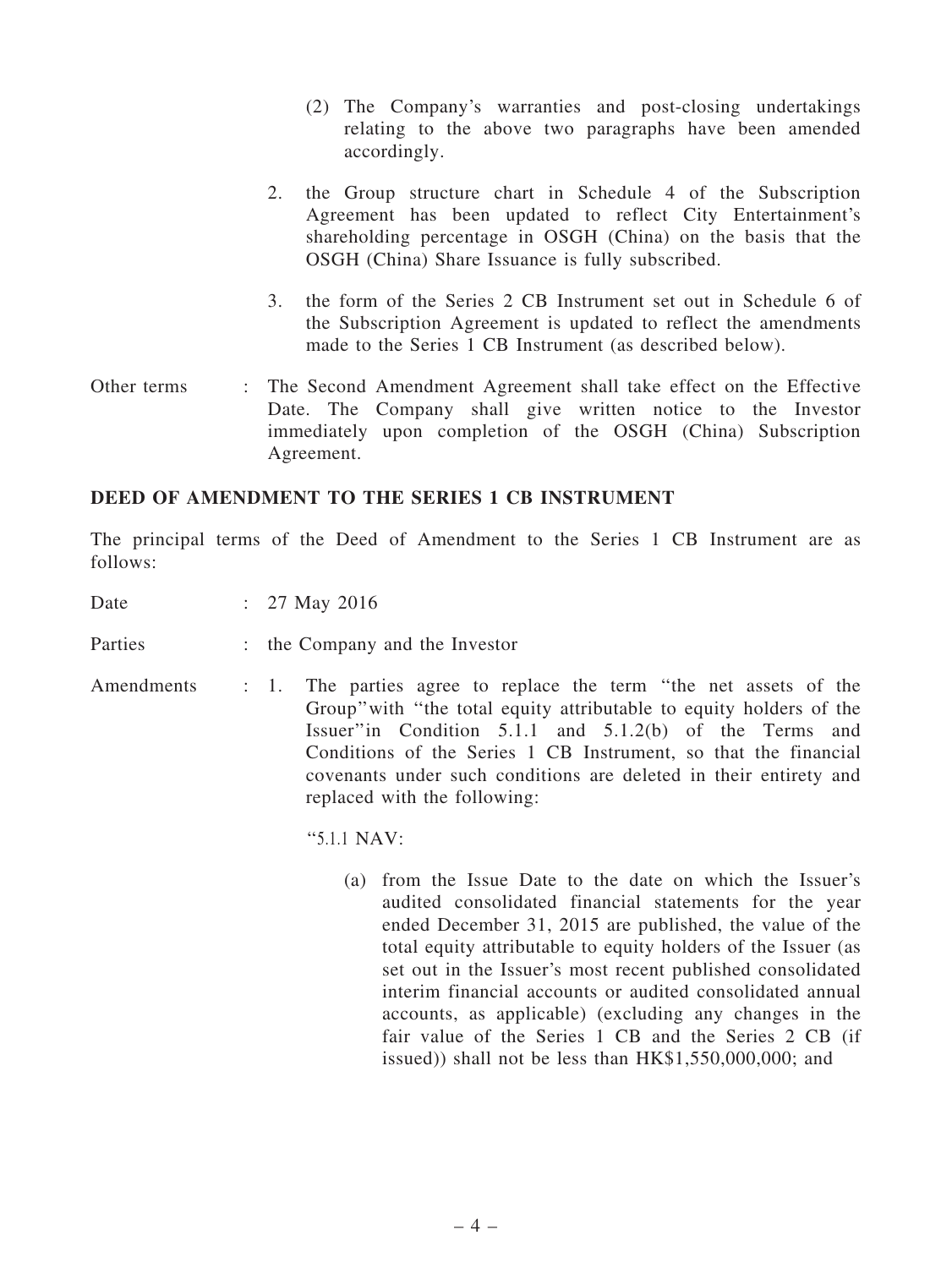- (b) from the date on which the Issuer's audited consolidated financial statements for the year ended December 31, 2015 are published, the value of the total equity attributable to equity holders of the Issuer (as set out in the Issuer's most recent published consolidated interim financial accounts or audited consolidated annual accounts, as applicable) (excluding any changes in the fair value of the Series 1 CB and the Series 2 CB (if issued) and the costs associated with the Share Option Scheme) shall not be less than HK\$1,550,000,000;
- 5.1.2 Total asset value-to-NAV ratio: the ratio of:
	- (a) the sum of: (i) the value of the non-current assets of the Group; and (ii) the value of the current assets of the Group, (each as set out in the Issuer's most recent published consolidated interim financial accounts or audited consolidated annual accounts, as applicable); to
	- (b) the value of the total equity attributable to equity holders of the Issuer (as set out in the Issuer's most recent published consolidated interim financial accounts or audited consolidated annual accounts, as applicable) (excluding any changes in the fair value of the Series 1 CB and the Series 2 CB (if issued) and the costs associated with the Share Option Scheme),

shall not exceed 2.2.''

2. a new Condition 5.2.18 is added in the Terms and Conditions of the Series 1 CB Instrument:

''5.2.18

- (a) it (i.e., the Company) shall not create or permit to subsist any Encumbrance over the ordinary shares of City Entertainment, 100% of which is held indirectly by the Issuer as at the Effective Date; and
- (b) it (i.e., the Company) shall not, and shall procure that City Entertainment shall not, create or permit to subsist any Encumbrance over its controlling equity interest in OSGH (China) representing more than 50% of the registered capital of OSGH (China), or set up any entrustment arrangements over such equity interest in OSGH (China).''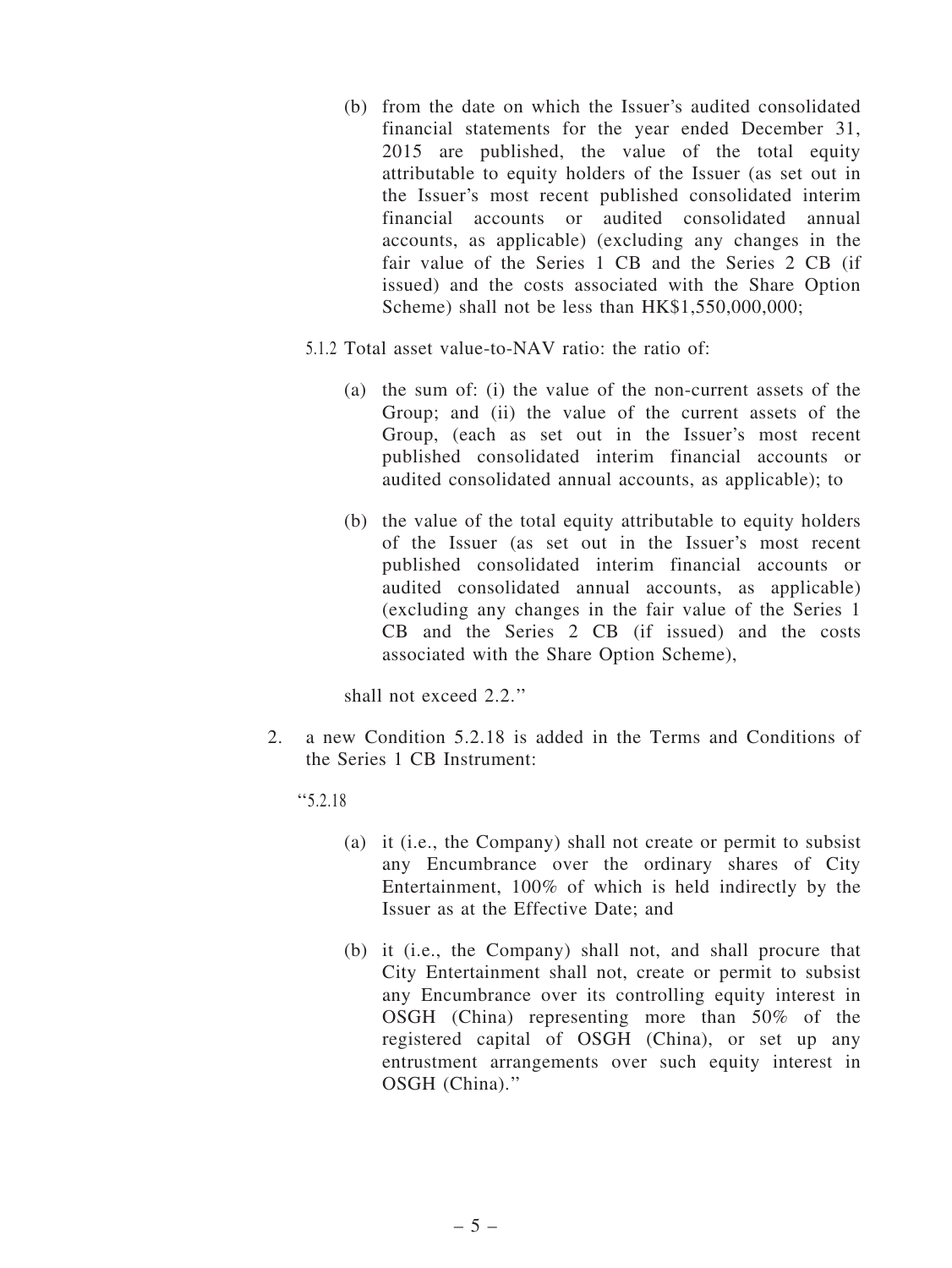3. paragraph 3.3 under Appendix A of the Series 1 CB Instrument is deleted in its entirety and replaced with the following:

''No person has (except pursuant to the Series 1 CB, the Series 2 CB, the Share Option Scheme or the OSGH (China) Subscription Agreement) the right (whether exercisable now or in the future and whether contingent or not) to call for the conversion, issue, registration, sale or transfer, amortization or repayment of any share capital or any other security giving rise to a right over, or an interest in, the capital of any Principal Group Company under any option, agreement or other arrangement (including conversion rights and rights of pre-emption).''

- 4. the Company's warranties and post-closing undertakings relating to Condition 5.1.1 and 5.1.2(b) of the Terms and Conditions of the Series 1 CB Instrument have been amended accordingly.
- Other terms : The parties agree that the Deed of Amendment shall take effect as from (and including) the Effective Date.

#### CORPORATE GUARANTEE

The principal terms of the Corporate Guarantee are as follows:

| Date                       |  | : $27$ May $2016$                                                                                                                                                                                                                                                                                                                                                                                                                                                                                                                                                                                                                                                                                                                                                                  |
|----------------------------|--|------------------------------------------------------------------------------------------------------------------------------------------------------------------------------------------------------------------------------------------------------------------------------------------------------------------------------------------------------------------------------------------------------------------------------------------------------------------------------------------------------------------------------------------------------------------------------------------------------------------------------------------------------------------------------------------------------------------------------------------------------------------------------------|
| Parties                    |  | : City Entertainment and the Investor                                                                                                                                                                                                                                                                                                                                                                                                                                                                                                                                                                                                                                                                                                                                              |
| Guarantee and<br>Indemnity |  | City Entertainment irrevocably and unconditionally:                                                                                                                                                                                                                                                                                                                                                                                                                                                                                                                                                                                                                                                                                                                                |
|                            |  | (1) guarantees to the Investor punctual performance by the Company<br>of all its obligations under the Transaction Documents;                                                                                                                                                                                                                                                                                                                                                                                                                                                                                                                                                                                                                                                      |
|                            |  | undertakes with the Investor that whenever the Company does not<br>(2)<br>pay any amount when due under or in connection with any<br>Transaction Document, City Entertainment shall immediately on<br>demand pay that amount as if it was the principal obligor; and                                                                                                                                                                                                                                                                                                                                                                                                                                                                                                               |
|                            |  | agrees with the Investor that if any obligation expressed to be<br>(3)<br>guaranteed by it is or becomes unenforceable, invalid or illegal, it<br>will, as an independent and primary obligation, indemnify the<br>Investor immediately on demand against any cost, loss or liability<br>suffered by the Investor as a result of the Company not paying any<br>amount which would, but for such unenforceability, invalidity or<br>illegality, have been payable by it under any Transaction<br>Document on the date on which it would have been due. The<br>amount payable by City Entertainment under this indemnity shall<br>not exceed the amount it would have had to pay under the<br>guarantee if the amount claimed had been recoverable on the basis<br>of the guarantee. |